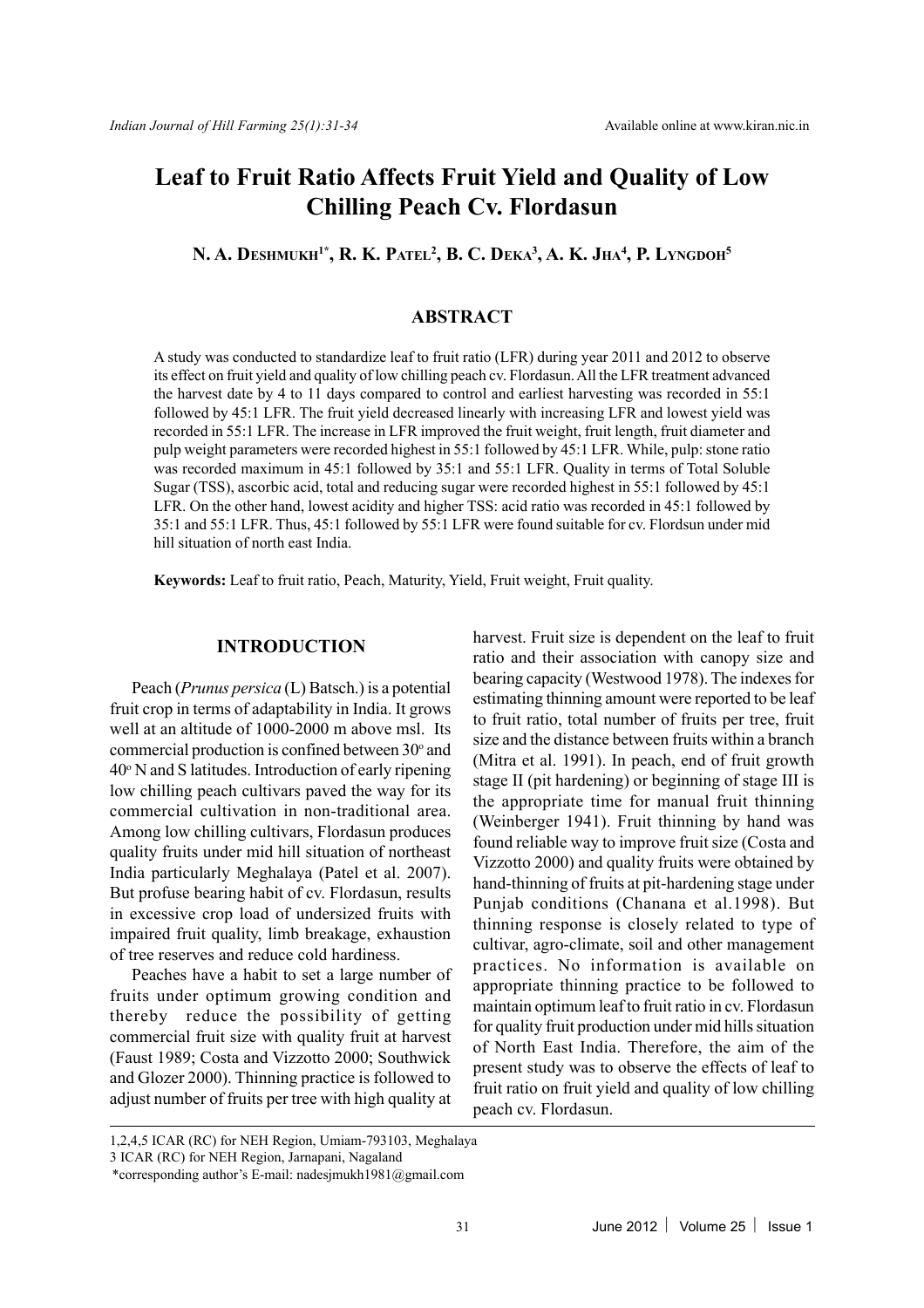## **MATERIALS AND METHODS**

The experiment was carried out for two years at ICAR Research Complex for NEH Region, Umiam, Meghalaya during the year 2011 and 2012. The experimental site is situated at an elevation of 900 meters abovemsl and lies between  $25^{\circ}$  40' to  $25^{\circ}$  21'N latitude and 90 $^{\circ}$  55'15 to 91 $^{\circ}$ 55'16 E longitude and comes under mid hill altitude. The climate of the site is sub temperate range of  $5.4^{\circ}$ C to 31.7°C and average annual rainfall of 2596.9 mm. The experimental material consisted of nine year old thirty six plants of cv. Flordasun, planted at a uniform distance of 4.5m under square system. The two trees per replication were selected based on their uniformity in size, vigor and crop load. The experiment was laid out in Randomized Block Design with three replication of six treatments viz., 15:1, 25:1, 35:1, 45:1 and 55:1 leaf to fruit ratio were carried out at pit hardening stage and an unthinned control. Fifty randomly selected fruits were sampled from each tree for fruit quality testing when fruit colour changed from green to yellowish. Observations recorded on fruit yield (kg/tree), fruit weight (g), fruit length (mm), fruit diameter (mm), fruit firmness  $(kg/cm<sup>2</sup>)$ , pulp weight (g), stone weight (g) and pulp: stone ratio  $(\frac{9}{6})$ . Fruit qualities in terms of total soluble solids  $(\%)$ , acidity  $(\%)$ , TSS: acid ratio, ascorbic acid (mg/100g), reducing sugar  $(\%)$  and total sugars  $(\%)$  were also recorded. TSS content was determined using a digital hand refractometer. Acidity was calculated by titrating fruit juice against 0.1 N/NaOH and expressed as malic acid. Ascorbic acid, reducing and total sugars were analysed according to Ranganna (2004). The data was statistically analysed and pooled results of two year was presented as per method of analysis of variance using RBD as described by Panse and Sukhatme (1985).

## **RESULTS AND DISCUSSION**

#### **Harvest dates**

The results (Table 1) showed earliness in harvest date of cv. Flordasun by 4-11 days compared with control in all leaf to fruit ratio (LFR) treatments imposed. The fruits of treatment  $55:1$  LFR  $(25<sup>th</sup>$ Apr) followed by  $45:1$  ( $26<sup>th</sup>$  Apr) were harvested earliest compared with others. These results are in line with Chananaet al. (2002) who reported that the thinning advanced the fruit maturity in peach.

## **Yield and fruit characteristics**

Data (Table 1) showed the significant difference among the LFR treatments for yield and fruit characteristics in cv. Flordasun. The fruit yield decreased linearly with increasing LFR. The maximum fruit yield was recorded in control (31.42 kg/tree) while minimum in 55:1 LFR (17.54 kg/ tree). However, the LFR 35:1 and 45:1 showed at par yield (22.96 and 21.33 kg/tree respectively). These results are in line with Chananaet al. (1998),Costa and Vizzotto (2000), Samuel and Goregory (2008) who reported that yield per tree decreased linearly with increasing spacing between fruits. The fruit weight showed increasing trend with LFR varied from 15:1 to 55:1. The highest fruit weight was recorded in treatment 55:1 LFR  $(49.21 \text{ g})$  followed by  $45:1$   $(48.84 \text{ g})$  while lowest in control (39.28 g). Fruit size (length and diameter) is importantcommercial trait which influenced consumer preference. The fruit length and diameter was recorded significantly highest in treatment 55:1 LFR (48.21 mm and 47.62 mm,respectively) followed by 45:1 ( 47.56 mm and 46.77 mm, respectively ) compared with all other treatments while, minimum in control (38.49 mm and 37.72 mm respectively). From the results, it was observed that 55:1 LFR produced highest pulp weight and stone weight (44.62 g and 4.11g respectively) followed by  $45:1$  (44.01 g and 4.03 g respectively). However, the maximum pulp to stone ratio was recorded in LFR of 45:1 (10.86%) followed by 35:1 (10.76%) and 55:1 (10.73%) and lowest in control (8.81%). The above results are in harmony with those obtained by Chanana et al. (1998) indicating that hand thinning increased the fruit weight in peach. Similarly, Samuel and Goregory (2008) also reported that fruit diameter decreased linearly with increasing spacing of peach.

The fruit firmness decreased linearly with increasing LFR. The unthinned (control) tree produced firm fruits (0.1462 kg/cm<sup>2</sup>) followed by 15:1 and 25:1 LFR (0.1435 kg/cm<sup>2</sup> and 0.1412 kg/ cm<sup>2</sup> ,respectively). However, minimum fruit firmness was recorded in 55:1  $(0.1325 \text{ kg/cm}^2)$ followed by  $45:1$  (0.1354 kg/cm<sup>2</sup>). The result showed decreasing trend with increase in LFR. The reduction in fruit firmness might be due to larger fruit size that in tune decreases the strength of cell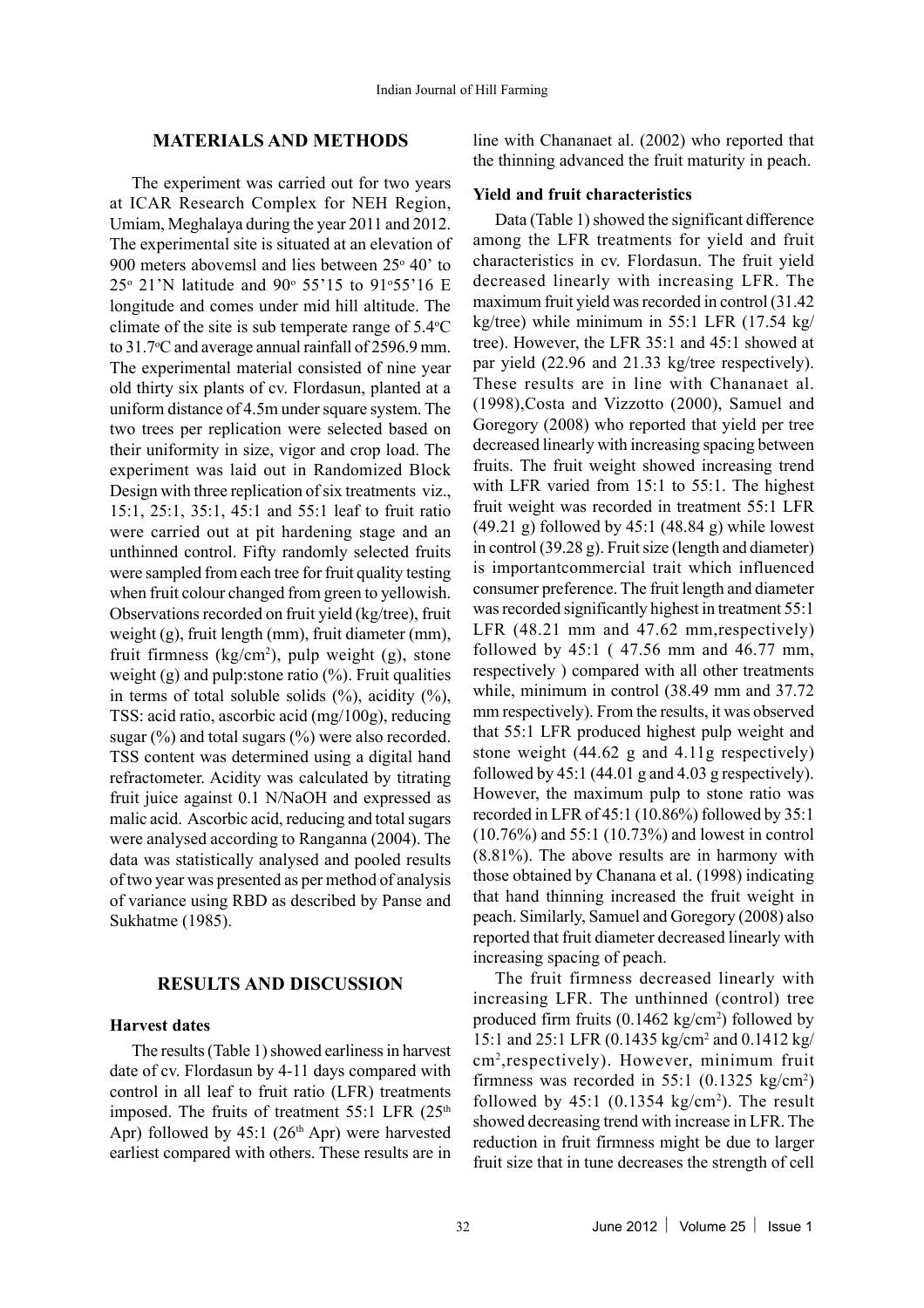| Treatments   | Date of<br>harvest | Fruit<br>vield<br>$(kg$ /tree) | Fruit<br>weight<br>(g) | Fruit<br>length<br>(mm) | Fruit<br>diameter<br>(mm) | Fruit<br>firmness<br>(kg/cm <sup>2</sup> ) | Pulp<br>weight<br>(g) | Stone<br>weight<br>(g) | Pulp:<br>stone<br>ratio |
|--------------|--------------------|--------------------------------|------------------------|-------------------------|---------------------------|--------------------------------------------|-----------------------|------------------------|-------------------------|
| 15:1         | $02-Mav$           | 26.31                          | 42.87                  | 42.12                   | 41.81                     | 0.1435                                     | 38.41                 | 3.77                   | 10.19                   |
| 25:1         | $01-Mav$           | 24.37                          | 46.10                  | 45.06                   | 44.22                     | 0.1412                                     | 41.87                 | 3.95                   | 10.71                   |
| 35:1         | $29-Apr$           | 21.33                          | 46.92                  | 45.78                   | 44.86                     | 0.1389                                     | 42.94                 | 3.86                   | 10.76                   |
| 45:1         | $26$ -Apr          | 20.12                          | 48.84                  | 47.56                   | 46.77                     | 0.1354                                     | 44.01                 | 4.03                   | 10.86                   |
| 55:1         | $25 - Apr$         | 17.54                          | 49.21                  | 48.21                   | 47.62                     | 0.1325                                     | 44.62                 | 4.11                   | 10.73                   |
| Control      | $07-Mav$           | 31.42                          | 39.28                  | 38.49                   | 37.72                     | 0.1462                                     | 34.86                 | 3.99                   | 8.81                    |
| $SE m +$     |                    | 0.43                           | 0.38                   | 0.63                    | 0.55                      | 0.002                                      | 0.32                  | 0.07                   | 0.05                    |
| $CD(P=0.05)$ |                    | 1.34                           | 1.21                   | 1.98                    | 1.74                      | 0.006                                      | 1.02                  | 0.22                   | 0.15                    |

**Table 1: Effect of leaf to fruit ratio on yield and fruit characteristics of peach cv. Flordasun**

wall and lesser cohesion between the cells. These findings were in agreement with the findings of Saini and Kaunda (2003) in peach cv. Partap.

## **Fruit quality**

The significant variation was observed among all the LFR treatments in respect of fruit quality. The result depicted in Table 2 revealed that the highest TSS was recorded in LFR of 55:1 (12.17%) followed by 45:1 (12.03%) and 35:1 (11.96%) showing at par values while, lowest in control (10.11%). However, lowest acidity and highest TSS: acid ratio were recorded in LFR of 45:1 (0.64% and 18.80, respectively) followed by 35:1 (0.67% and 17.85, respectively) and 55:1 (0.69% and 17.64, respectively). The ascorbic acid content was recorded highest in 55:1 (6.57 mg/100g) followed by 45:1 (6.34 mg/100g) while lowest in control (5.69 mg/100g). The sugars in terms of total and reducing sugar content were recorded highest in 55:1 (6.21% and 1.81% respectively) followed by 45:1 (6.13% and 1.79% respectively) and 35:1 (6.06% and 1.72% respectively). The improvement in quality traits of fruit might be due to reduced crop load due to thinning, resulting in more synthesis, transport and accumulation of nutrients in the remaining fruits. These results are in line with Saini and Kaunda (2003) and Chanana et al. (1998) who reported highest value for TSS and total sugar with hand thinning.

## **CONCLUSIONS**

In light of the result obtained and discussed above, it could be concluded that 45:1 followed by 55:1 leaf to fruit ratio was optimum for improving fruit characteristics. Although control (unthinned) trees gave higher yield, the quality of such fruits was much inferior.

**Table 2: Effect of leaf to fruit ratio on fruit quality of peach cv. Flordasun**

| <b>Treatments</b> | TSS(%) | Acidity $(\% )$ | TSS : acid ratio Ascorbic acid | (mg/100g) | Total sugars<br>$(\%)$ | Reducing<br>sugars $(\% )$ |
|-------------------|--------|-----------------|--------------------------------|-----------|------------------------|----------------------------|
| 15:1              | 11.25  | 0.76            | 14.80                          | 5.78      | 5.82                   | 1.61                       |
| 25:1              | 11.58  | 0.72            | 16.08                          | 5.91      | 6.00                   | 1.65                       |
| 35:1              | 11.96  | 0.67            | 17.85                          | 6.14      | 6.06                   | 1.72                       |
| 45:1              | 12.03  | 0.64            | 18.80                          | 6.34      | 6.13                   | 1.79                       |
| 55:1              | 12.17  | 0.69            | 17.64                          | 6.57      | 6.21                   | 1.81                       |
| Control           | 10.11  | 0.96            | 12.48                          | 5.69      | 5.71                   | 1.69                       |
| $SE_{m+}$         | 0.07   | 0.01            | 0.09                           | 0.10      | 0.05                   | 0.01                       |
| $CD(P=0.05)$      | 0.21   | 0.05            | 0.28                           | 0.31      | 0.15                   | 0.03                       |